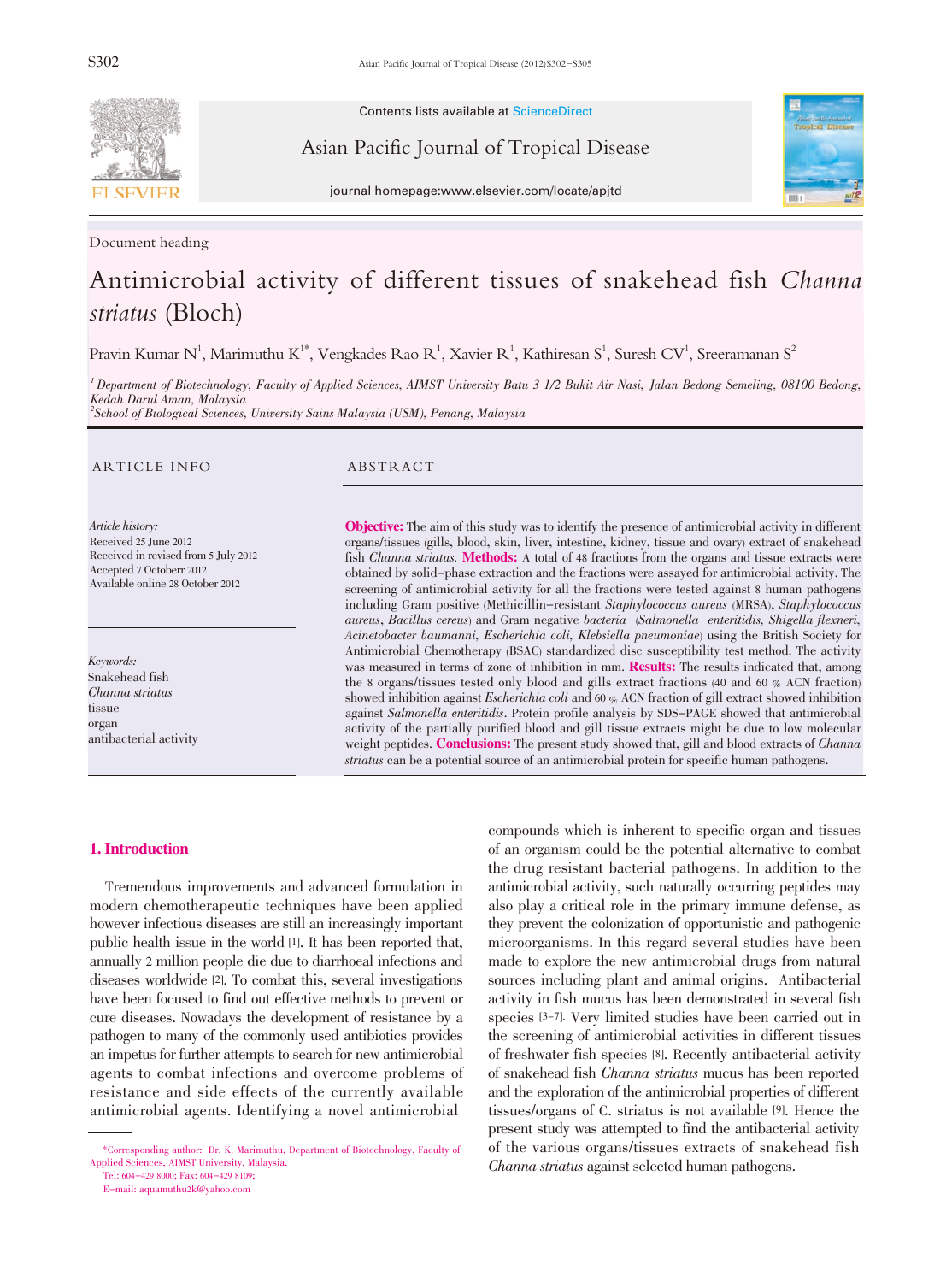#### 2. Materials and Methods

#### 2.1. Fish Collection

Ten healthy snakehead fish (Channa striatus) were obtained from a local fish supplier, Sungai Petani, Kedah Darul Aman, Malaysia and were maintained in circular cement tank (200 L capacity) at the aquaculture laboratory AIMST University. The fish were stocked at the density of 5 fish per tank at 29  $\degree$  c and fed with small live trash fishes during the acclimation period.

### 2.2. Sample Collection

Eight different tissues and organs such as gills, skin, intestine, kidney, liver, blood, muscle and ovary were collected.

Each tissue from 10 fish were pooled for protein extraction and antimicrobial study. Before sampling experimental fish were anaesthetized with a sub lethal dose (100mg) of tricaine methanesulphonate (MS-222, Argent Chemical Laboratories, USA). Blood samples were collected from the caudal vein without anticoagulant using a 5ml sterilized plastic syringe, fitted with a 20 gauge needle. The operculum was removed to sample the gill filament. Following aseptic procedures, the internal organs and tissues skin, liver, intestine, kidney and ovary were collected. The muscle tissue samples were collected from the dorsal side of the body. The gut was separated and its contents were flushed out gently with PBS solution. The samples were pooled, weighed and immediately transferred to a bottle containing 0.5ml of protease inhibitor cocktail for general use (Sigma-Aldrich Corporation, USA). They were immediately frozen in liquid nitrogen and stored at  $-80^{\circ}$  to inhibit the growth of bacteria and other microbes.

#### 2.3. Sample Extraction

An organic solvent in acidic condition was used in the preparation of crude extracts [10]. Briefly, 5g of the pooled tissue or organ were mixed with 10 ml of solution containing 50% (v/v) ethanol,  $3\%$  (v/v) trifluoroacetic acid (TFA) and  $2\%$  (v/v) protease inhibitor cocktail. The acid tissue mixture was cooled and homogenized using a homogenizer following extraction by stirring for 60 min and then centrifuged at 18,000 g for 60 min at  $4^\circ$ C. The supernatant was collected, lyophilized and resuspended with 10 ml of 0.15%TFA and purified with reversephase Sep-Pak-Vac 5g 18 c cartridge. Prior to the addition of supernatant, the cartridge was activated with 10 ml of methanol and equilibrated with 10 ml of  $0.15\%$  TFA. After loading the supernatant, the flow through fraction was collected initially (F1) and second fraction (F2) was collected after the cartridge was washed with 10 ml of 0.15% TFA. The cartridge was then eluted with 10 ml of each of serial dilution of acetonitrile (ACN) in 0.15%TFA i.e. 20%, 40%, 60%, 100% ACN (v/v) and each fraction (F3, F4, F5 and F6) was collected in order to prepare the small aqueous soluble molecules and the more polar and less polar sub-fractions. The fractions obtained (F1-F6) were lyophilized and resuspended in 20Mm HEPES pH7.0 to give a concentration of approximately 1 mg dry substance/ ml. The pH was adjusted in the range of 6-8 with 0.1N NaoH and

the preliminary test for antimicrobial activity was carried out against various strains of bacteria.

#### 2.4. Screening for Antimicrobial Activity

The following Gram positive bacteria (Methicillin-resistant Staphylococcus aureus (MRSA), Staphylococcus aureus, Bacillus cereus) and Gram negative bacteria (Salmonella enteritidis, Shigella flexneri, Acinetobacter baumanni, Escherichia coli Klebsiella pneumoniae) were used to test the antimicrobial activity. Preliminary screening for antimicrobial activity of all fractions from different tissues and organs of Channa striatus was carried out against all the above human pathogens using the British Society for Antimicrobial Chemotherapy (BSAC) standardized disc susceptibility testing method [11]. Briefly, 20  $\mu$  of eluted fractions was impregnated onto a disc. The disc with each fraction was then transferred into the agar plate with bacterial culture. The optical density of culture was compared with 0.5 McFarland standards at 625 nm prior to plating. Antibiotics such as chloramphenicol, ciprofloxacin, and amikacin were used as positive control for all the bacterial strains. After the introduction of disc, the plate was then incubated at <sup>35</sup>°C for <sup>16</sup> to <sup>18</sup> hours. The antimicrobial activity test was carried out in triplicate and the results were recorded by measuring the zone of inhibition (mm) surrounding the disc. Clear inhibition zones around the discs indicated the antimicrobial activity.

#### 2.5. SDS-PAGE

Protein profiles of tissue/ organ samples showed antibacterial activity were determined by acrylamide gel electrophoresis in the presence of sodium dodecyl sulfate (SDS-PAGE) running in Tris-Tricine buffer system with a 15% separating gel and 5% stacking gel. Ten microliters of sample extract and 10 ml of protein loading buffer  $[4\% (w/v)$  SDS,  $12\% (w/v)$ glycerol, 0.01% (w/v) bromophenol blue, 0.61% (w/v) Tris,  $2\%$ (w/v) mercaptoethanol, pH 6.8] were mixed and boiled at 100 曟 for 5 min before loading into each well of the gel. The gel electrophoresis was run approximately for 2 h at 100 V (Bio-Rad, USA). The gels were stained using Coomassie brilliant blue  $[0.25\%$  (w/v) Coomassie blue in 25% (v/v) methanol and 10%  $(v/v)$  glacial acetic acid] for 15 min and de-stained overnight with 7.5% (v/v) glacial acetic acid in 50% (v/v) methanol and visualized. The masses of the proteins were determined by comparison with protein standard.

## 3. Results

In the present study, the extracts were made from 8 different organs and tissues (gills, blood, skin, liver, intestine, kidney, tissue and ovary) from snakehead fish Channa striatus and they were partially purified by solid phase extraction and eluted into 6 fractions. A total of 48 fraction samples were obtained and each fraction was assayed for antibacterial activity against various strains of Gram-positive and Gram-negative human bacterial pathogens. The results indicated that, of the 48 fractions tested from 8 different organs/tissues of snakehead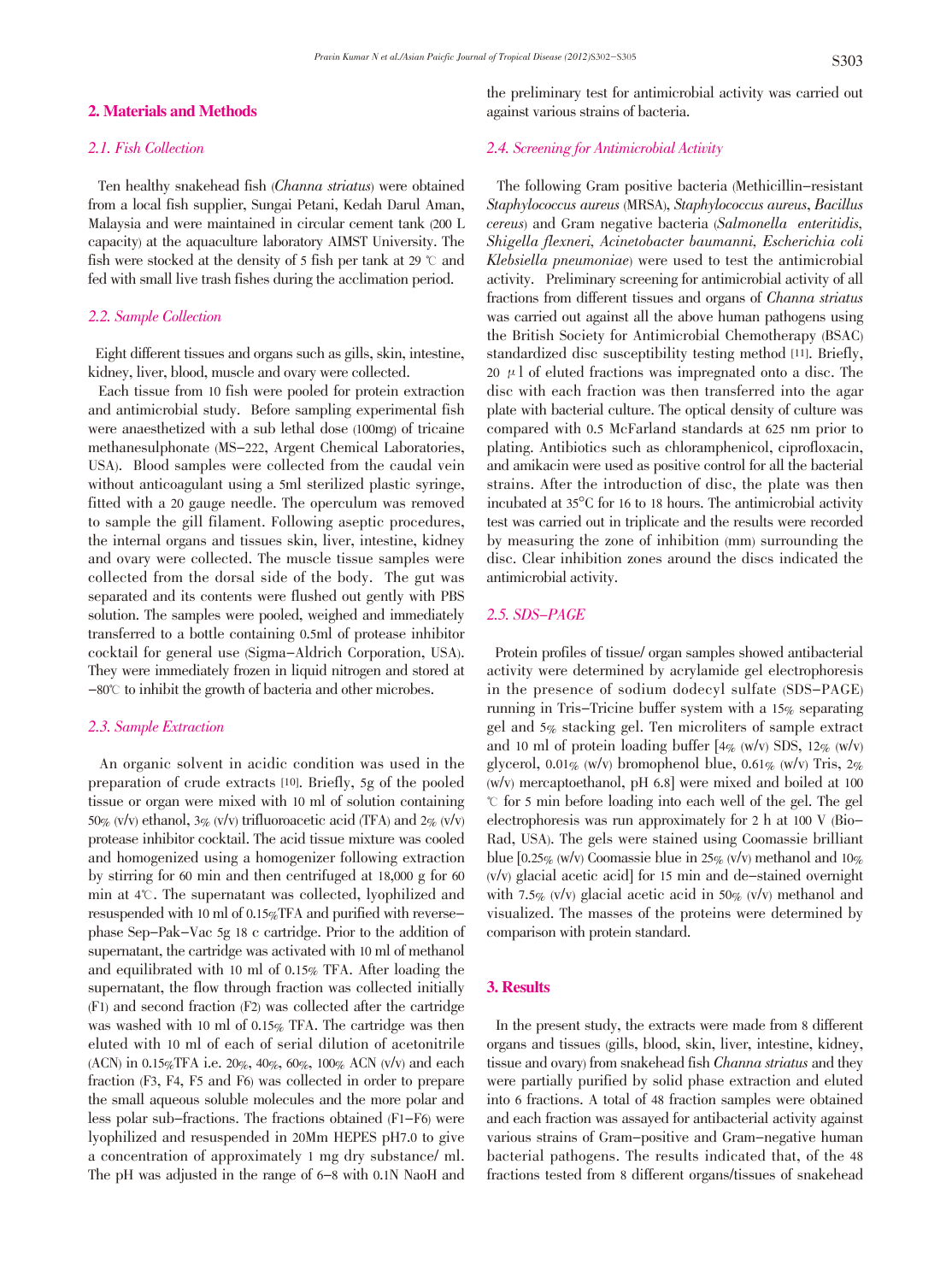fish only blood and gills extracts fractions  $(40\% \text{ and } 60 \% \text{ ACN})$ fraction) showed inhibition against Escherichia coli and <sup>60</sup> % ACN fraction of gill extract against Salmonella enteritidis (Table 1). Interestingly, the antibiotic sensitivity study revealed that, despite the antibiotic resistance of E.coli against tested antibiotics such as chloramphenicol and ciprofloxacin, the bacteria was found to be susceptible to the fractions of blood and gill extracts. Similarly, S. enteritidis which showed resistance to ciprofloxacin and amikacin was also found to be susceptible to the fractions of blood extract. The other fractions from skin, liver, intestine, kidney, tissue and ovary extracts did not inhibit the growth of the bacteria.

# 3.1. SDS-PAGE

The SDS-PAGE protein profiles of the blood and gill extract fractions is shown in Fig 1. The protein profiles showed a broad range of peptides and proteins, with molecular weights ranging from less than 10 kDa to over 130 kDa. The small proteins with molecular weights less than 17 kDa were abundant in the 40% and 60% ACN fraction from blood and gill extracts. Few protein

bands were observed in gill extract, flow-through and 0.15% TFA fraction and 20% ACN fraction.



Figure 1. SDS-PAGE profile of different fractions of blood extracts of snakehead fish Channa striatus. M: Molecular weight markers. Lane 1- 6: F1- Flow-through fraction; F2- 0.15% TFA fraction; F3- 20% ACN fraction , F4- 40% ACN fraction, F5- 60% ACN fraction; F6- 100% ACN fraction.

#### Table 1

Screening of antimicrobial activity of the blood and gill extracts of snakehead fish Channa striatus against Escherichia coli (EC), Klebsiella pneumoniae(KP), Salmonella enteritidis(SE), Shigella flexneri (SF), Acinetobacter baumanni (AB), Methicillin-resistant Staphylococcus aureus ( MRSA), Staphylococcus aureus (SA) and Bacillus cereus (BC).Values are the mean of inhibition zone (mm) of <sup>3</sup> replicates.

| Fractions       | Zone of inhibition with blood extract fraction against human pathogens |        |    |    |                                                                       |             |    |    |
|-----------------|------------------------------------------------------------------------|--------|----|----|-----------------------------------------------------------------------|-------------|----|----|
|                 | $\mathbb{E} \mathbb{C}$                                                | $K\!P$ | SE | SF | AB                                                                    | <b>MRSA</b> | SA | BC |
| F <sub>1</sub>  |                                                                        |        |    |    |                                                                       |             |    |    |
| F <sub>2</sub>  |                                                                        |        |    |    |                                                                       |             |    |    |
| F3              |                                                                        |        |    |    |                                                                       |             |    |    |
| F <sub>4</sub>  | 9                                                                      |        |    |    |                                                                       |             |    |    |
| F <sub>5</sub>  | 12                                                                     |        | 8  |    |                                                                       |             |    |    |
| F <sub>6</sub>  |                                                                        |        |    |    |                                                                       |             |    |    |
|                 |                                                                        |        |    |    | Zone of inhibition with gill extract fraction against human pathogens |             |    |    |
| F <sub>1</sub>  |                                                                        |        |    |    |                                                                       |             |    |    |
| F <sub>2</sub>  |                                                                        |        |    |    |                                                                       |             |    |    |
| F3              |                                                                        |        |    |    |                                                                       |             |    |    |
| F <sub>4</sub>  | 8                                                                      |        |    |    |                                                                       |             |    |    |
| F <sub>5</sub>  | 11.2                                                                   |        |    |    |                                                                       |             |    |    |
| F <sub>6</sub>  |                                                                        |        |    |    |                                                                       |             |    |    |
| Chloramphenicol |                                                                        |        | 27 |    | 25                                                                    | 12          |    | 12 |
| Ciprofloxacin   |                                                                        |        |    | 32 |                                                                       |             | 34 |    |
| Amikacin        | 18                                                                     | 16     |    |    |                                                                       |             |    |    |

F1- Flow-through fraction; F2- 0.15% TFA fraction; F3- 20% ACN fraction , F4- 40% ACN fraction, F5- 60% ACN fraction; F6- 100% ACN fraction.

#### 4. Discussion

Recently there is a growing interest in exploring natural antimicrobial drugs from terrestrial and aquatic living organisms. Approximately 20 million metric tones of fish byproducts are discarded annually from the world fisheries [13]. Fish by-products are rich in potentially valuable proteins, minerals, enzymes, pigments and also contain antimicrobial agents. Among the fish by products fish mucus, gills and blood is considered more valuable and has been reported that it contains several antimicrobial proteins[12, 13].

In the present study we elucidated the antibacterial activity of 48 fractions from 8 different organs/tissues of snakehead fish. There was no activity in the flow-through fractions of most of

the tissues and organs extracted, except for the blood and gill extract. Antibacterial activity was found only in 40% and 60% ACN fractions of blood extract against Escherichia coli and 60% ACN fraction of gill extract against Salmonella enteritidis. This indicates that the hydrophilic and hydrophobic substances are not the potent antibacterial compounds in the blood and gill extracts. A similar result was reported in 50% and 70% of ACN fraction from Atlantic cod (Gadus morhua) tissue and organ extracts8. No inhibiting activity was observed in the flow through fractions of rest of the tissues and organ extracts in the present study. In general, no antimicrobial activity has been reported in the epidermis and epidermal aqueous mucus extract or in the dichloromethane and aqueous phase of organic mucus extract of various fishes [9, 12, 13]. The antibacterial